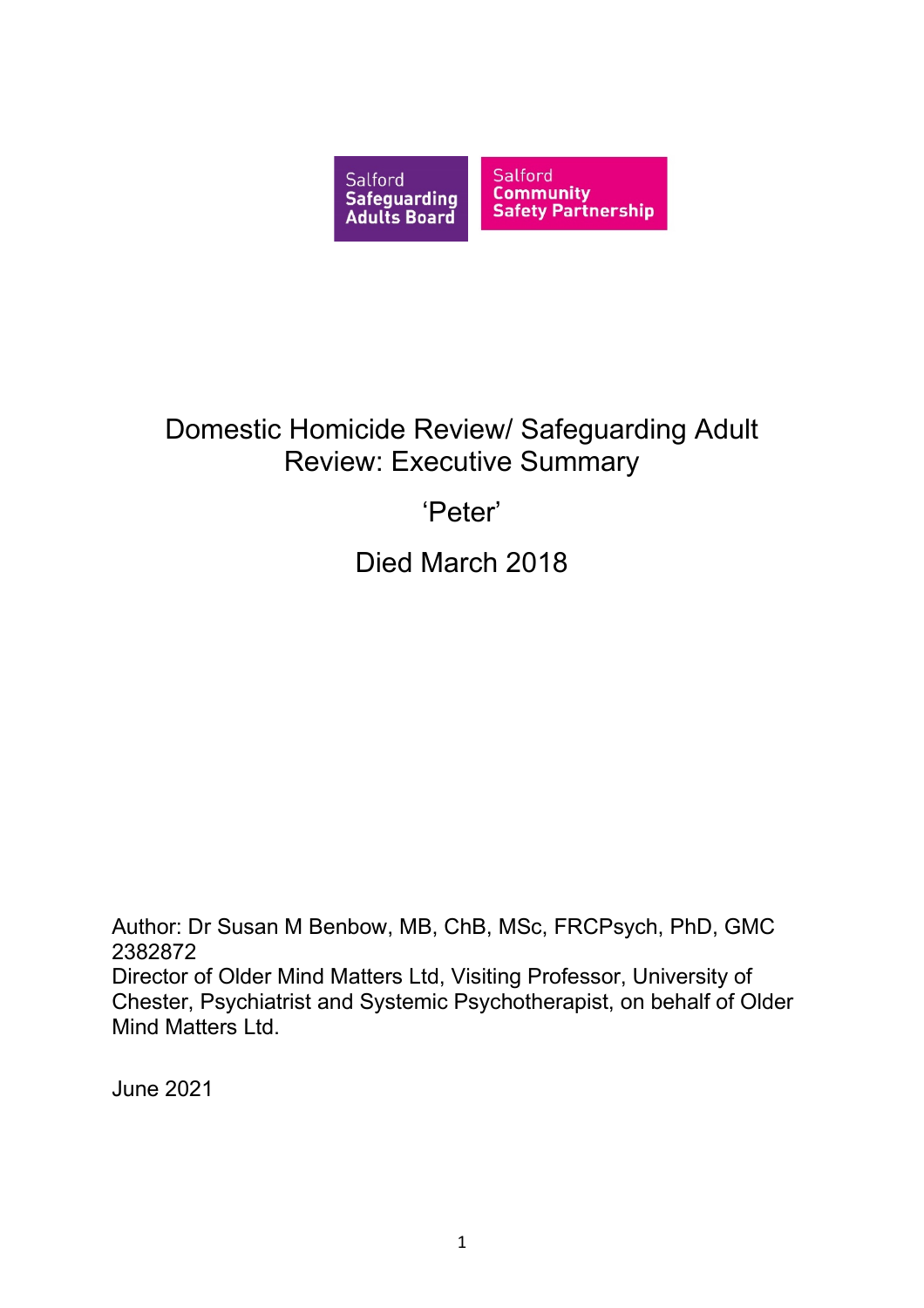## Contents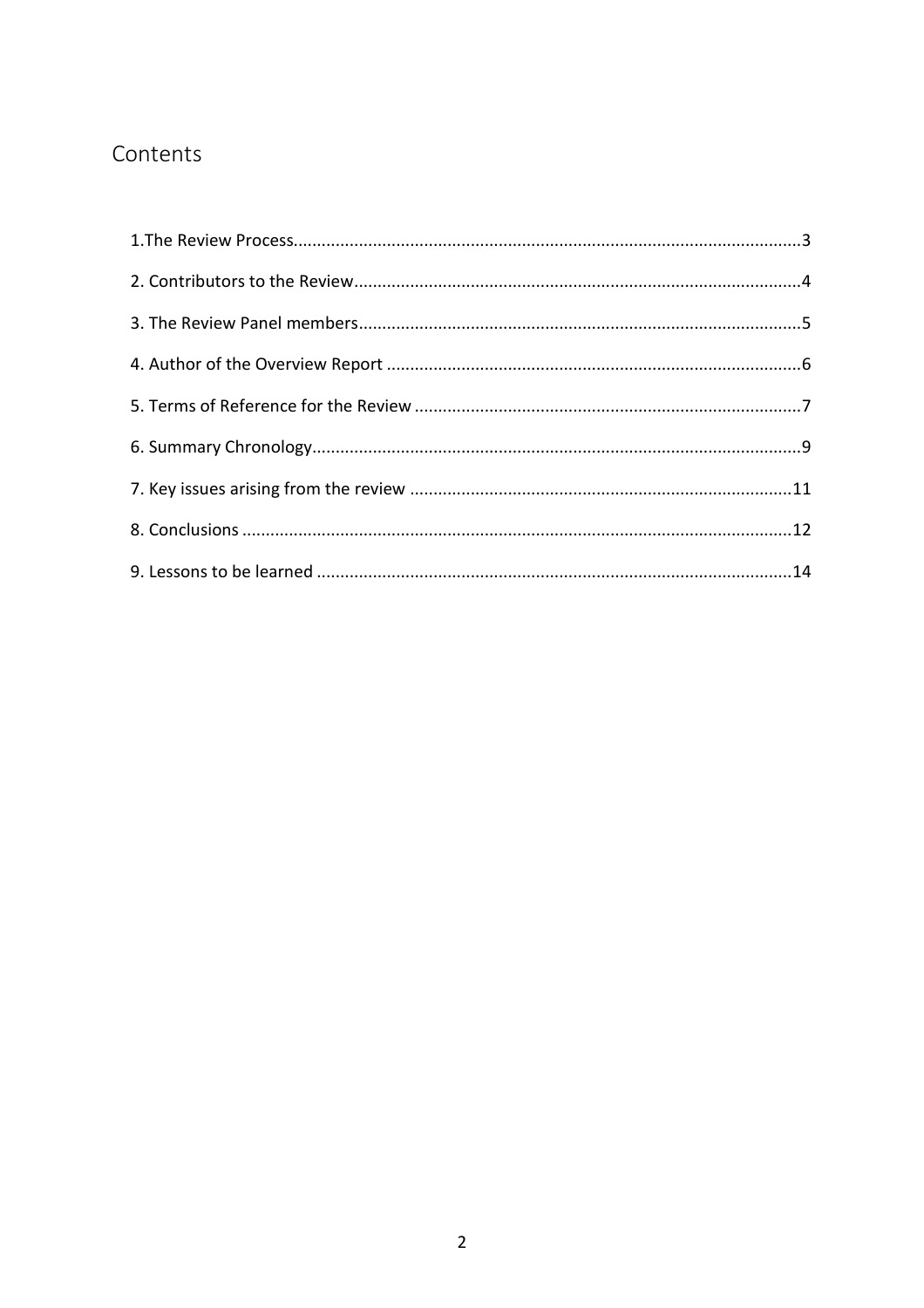## <span id="page-2-0"></span>1.The Review Process

This summary outlines the process undertaken by Salford Community Safety Partnership domestic homicide review (DHR)/ safeguarding adult review (SAR) panel in reviewing the homicide of Peter, who was a resident in their area.

The following pseudonyms have been in used in this review for the victim and perpetrator (and other parties as appropriate) to protect their identities and those of their family members:

| <b>Name</b>        | Age at time<br>of death | <b>Ethnicity</b> | <b>Relationship</b>          | <b>Address</b>                           |
|--------------------|-------------------------|------------------|------------------------------|------------------------------------------|
| Peter              | 55                      | white British    | Victim                       | Salford                                  |
| Matthew            | n/a                     | white British    | Peter's brother              | Salford                                  |
| Daniel             | n/a                     | white British    | Peter's brother and<br>carer | Salford                                  |
| The<br>Perpetrator | 45                      | Irish            | Perpetrator                  | Same<br>address as<br>Peter -<br>Salford |

Criminal proceedings were completed in October 2018: the Perpetrator was convicted of murder following trial. He was sentenced to Life, to serve a minimum of 15 years.

The process began when the Salford Safeguarding Adult Review Panel agreed that a Safeguarding Adult Review (SAR) should be conducted in April 2019. At the first Panel meeting in June 2019, it emerged that the Perpetrator had been living with Peter following the Perpetrator 's release from prison in December 2017 and was therefore a member of the same household as the victim so that the incident potentially met the criteria for a Domestic Homicide Review. This was referred to the Community Safety Partnership (CSP) and the CSP agreed that the incident met the criteria for a DHR and notified the Home Office on 9 July 2019. The review was conducted as a joint DHR/ SAR.

All agencies that potentially had contact with Peter and/ or the Perpetrator prior to the point of Peter's death were contacted (15 in total) and asked to confirm whether they had involvement with them. Twelve agencies confirmed contact with the victim and/or perpetrator and were asked to secure their files.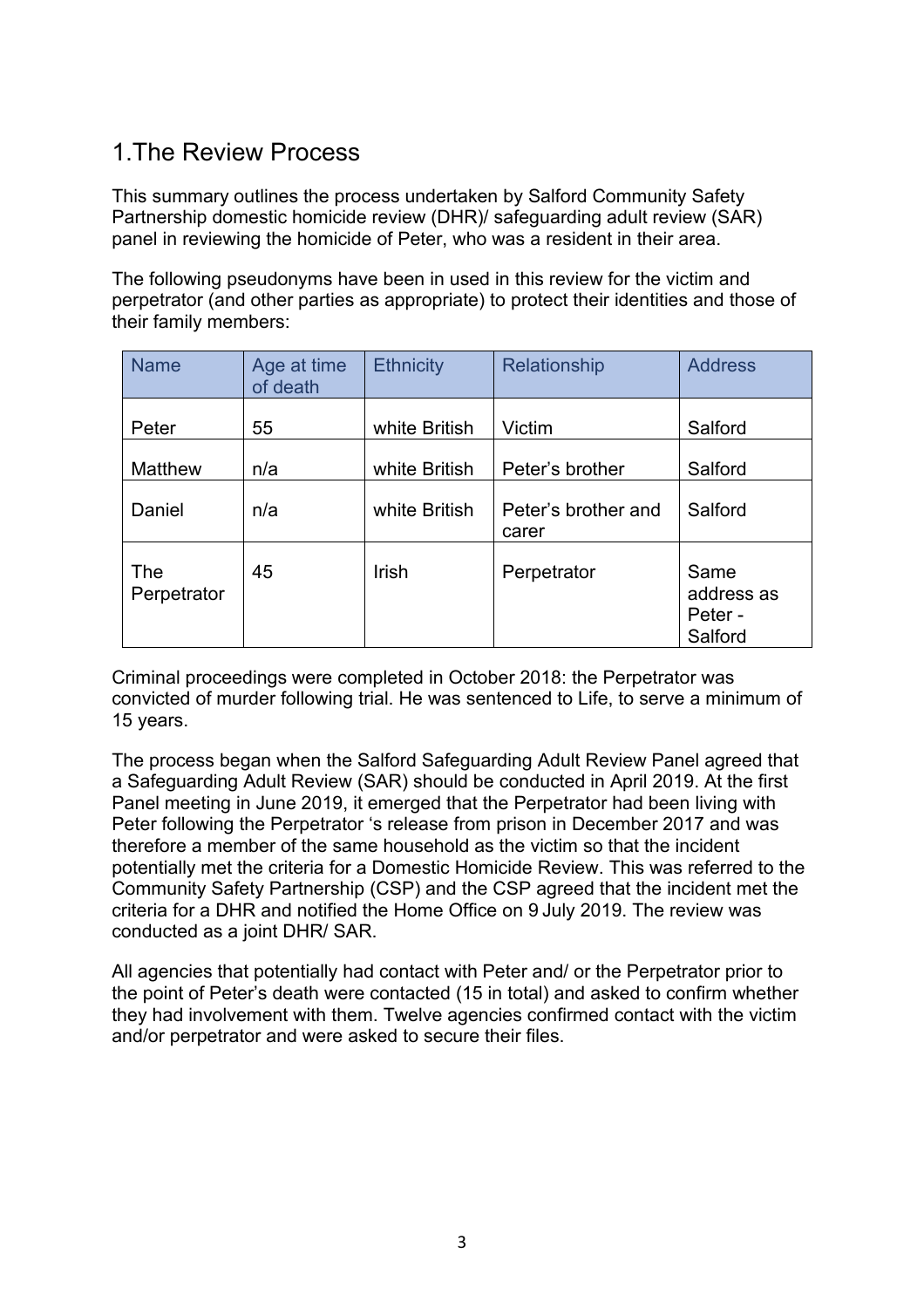## <span id="page-3-0"></span>2. Contributors to the Review

| Agency                                                                                           | <b>Abbreviated</b><br>as | <b>IMR</b> in<br>respect<br>of Peter | <b>IMR</b> in<br>respect of<br>Perpetrator | <b>Other</b><br>contribution                  |
|--------------------------------------------------------------------------------------------------|--------------------------|--------------------------------------|--------------------------------------------|-----------------------------------------------|
| <b>Adult Social Care</b>                                                                         | <b>ASC</b>               |                                      |                                            | Single<br>agency report                       |
| <b>Cheshire and Greater</b><br>Manchester<br>Community<br>Rehabilitation<br>Company <sup>1</sup> | <b>CGM CRC</b>           |                                      | $\sqrt{}$                                  |                                               |
| ForHousing (formerly<br>City West)                                                               |                          |                                      |                                            | Single<br>agency report<br>regarding<br>Peter |
| <b>Greater Manchester</b><br>Fire & Rescue<br>Service                                            |                          |                                      |                                            | Information                                   |
| <b>Greater Manchester</b><br><b>Mental Health</b>                                                | <b>GMMH</b>              | $\sqrt{ }$                           | $\sqrt{}$                                  |                                               |
| Incorporating<br>information from<br>Achieve                                                     |                          |                                      |                                            |                                               |
| <b>Greater Manchester</b><br>Police                                                              | <b>GMP</b>               | $\sqrt{}$                            | $\sqrt{}$                                  |                                               |
| <b>Housing Options</b><br>Service<br>(Homelessness)                                              |                          |                                      |                                            | Information                                   |
| <b>North West</b><br><b>Ambulance Service</b>                                                    | <b>NWAS</b>              | $\sqrt{ }$                           | $\sqrt{ }$                                 |                                               |

<span id="page-3-1"></span> $^{\rm 1}$  CGM CRC is a provider of probation services to adult offenders and operates under contract to the Ministry of Justice.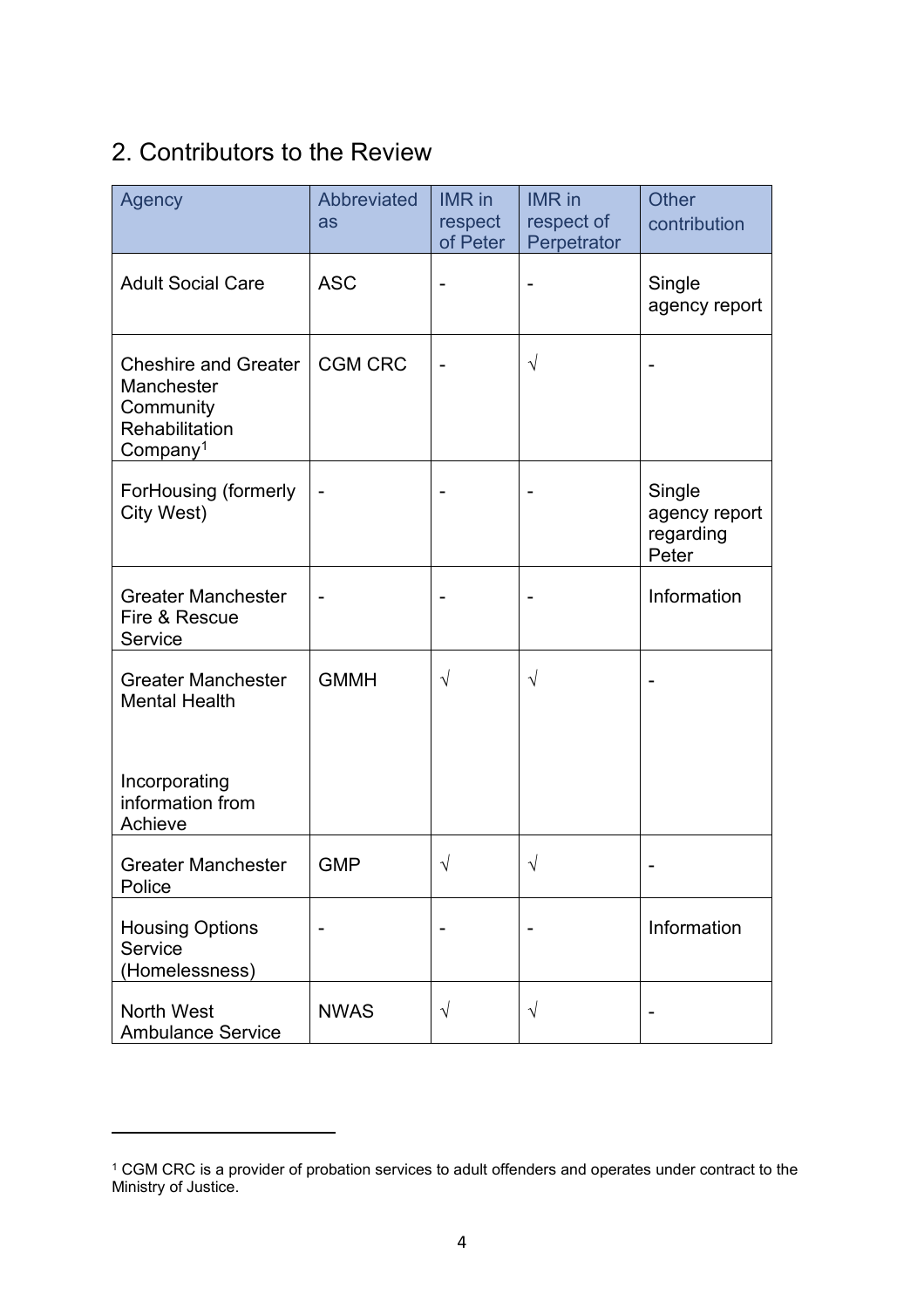| <b>Salford City Council</b><br><b>Client Affairs</b>  | <b>SCC Client</b><br><b>Affairs</b> | N  |                           |
|-------------------------------------------------------|-------------------------------------|----|---------------------------|
| <b>NHS Salford Clinical</b><br>Commissioning<br>Group | <b>CCG</b>                          | ٦  |                           |
| Pharmacy                                              |                                     |    | Additional<br>information |
| <b>Salford Royal NHS</b><br><b>Foundation Trust</b>   | <b>SRFT</b>                         | ٦Ι | -                         |

Individual Management Review authors were independent of any direct involvement with or supervision of services involved in this case.

## <span id="page-4-0"></span>3. The Review Panel members

| <b>Name</b>             | Organisation             | <b>Job Title</b>                                                 |
|-------------------------|--------------------------|------------------------------------------------------------------|
| Alison Troisi GMP       |                          | <b>DS Serious Case Review Unit</b>                               |
| Carol Marsh GMMH        |                          | <b>Operational Manager Achieve</b>                               |
| David<br>Chambers       | GMMH                     | <b>Operational Manager</b>                                       |
| Emma<br>Hinchliffe      | GMMH                     | Service Manager                                                  |
| John Fenby              | <b>GMMH</b>              | <b>Professional Lead for Social Care</b>                         |
| Judd<br><b>Skelton</b>  |                          | Salford Council/CCG  Assistant Director Integrated commissioning |
| Laura<br>Forsythe       | CCG                      | <b>Specialist Nurse Adult Safeguarding</b>                       |
| Elizabeth<br>Walton     | CCG                      | Designated Nurse Adult Safeguarding                              |
| Janine<br>Mellor        | <b>Adult Social Care</b> | <b>Principal Manager</b>                                         |
| Rebecca<br><b>Flynn</b> | <b>Salford CRC</b>       | <b>Risk &amp; Public Protection Operational Lead</b>             |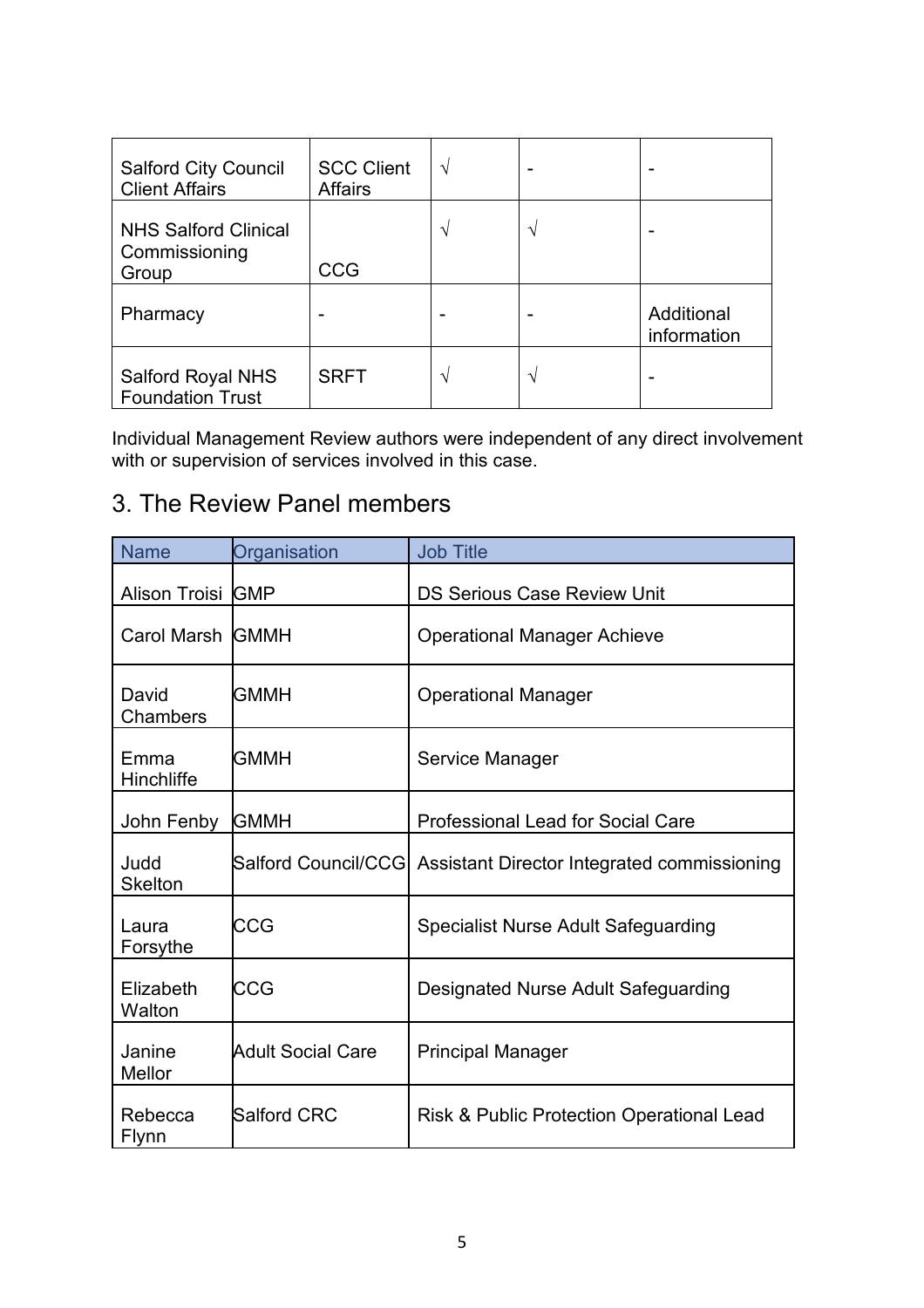| <b>Michelle</b><br>Hulme    | Salford<br><b>Safeguarding Adults</b><br><b>Board</b> | <b>Training and Development Officer</b>          |
|-----------------------------|-------------------------------------------------------|--------------------------------------------------|
| Rob<br>Grigorjevs           | ForHousing                                            | <b>Tenancy Support &amp; Sustainment Manager</b> |
| Roselyn<br><b>Baker</b>     | <b>Salford Council</b>                                | <b>Principal Policy Officer</b>                  |
| Stephanie<br>Whitelaw       | SRFT                                                  | <b>Assistant Director of Nursing</b>             |
| Susan Mary<br><b>Benbow</b> | <b>Older Mind Matters</b><br>.td                      | Independent Reviewer / Author                    |

The Review Panel met on the following dates:

13 June 2019 (as a SAR Panel, then expanded once the review became a DHR)

- 24 September 2019
- 12 December 2019
- 25 February 2020
- 6 May 2020 (by Microsoft Teams)
- 23 June 2020 (by Microsoft Teams)

All panel members were independent of any direct involvement with or supervision of services involved in this case.

## <span id="page-5-0"></span>4. Author of the Overview Report

The Reviewer/ Author of this report is by professional background a psychiatrist and systemic therapist specialising in work with older adults. She has broad clinical and multi-agency experience in the North West and West Midlands and undertook consultant roles in Manchester and then Wolverhampton until 2009 when she retired early from her NHS roles and started to develop a portfolio career in independent practice. She has acted as Chair and/or Author, and expert medical adviser/ consultant to Domestic Homicide Reviews, Serious Case Reviews, Safeguarding Adult Reviews, and Local Case Reviews in the past. She has no connections or ties of a personal or professional nature with the family, with the Community Safety Partnership, or with any other agency participating in this review.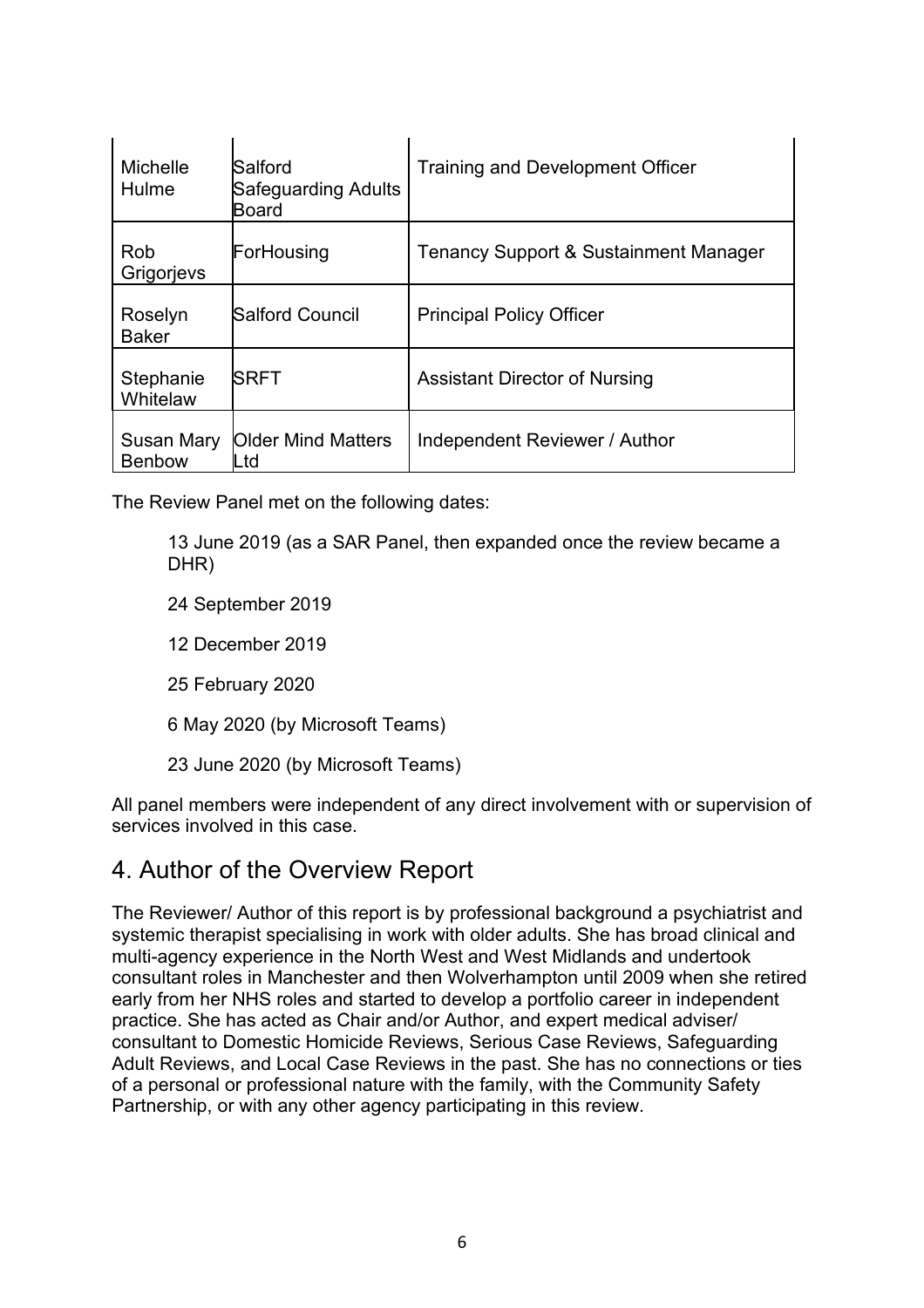## <span id="page-6-0"></span>5. Terms of Reference for the Review

## **5.1 The purpose of this DHR/ SAR is to**:

• Establish what lessons are to be learned from the case about the way in which local professionals and organisations work individually and together to safeguard and support victims of domestic abuse.

Identify clearly what those lessons are, both within and between agencies; how those lessons will be acted on, within what timescales and what is expected to change as a result.

• Apply these lessons to service responses including changes to policies and procedures as appropriate; and

• Assist in the prevention of future domestic homicides through improved intra and inter-agency working to domestic abuse victims and their children.

• Determine what agencies could have done differently that could have prevented harm or death and that might prevent similar harm in future.

In addition, the following areas were to be addressed in the Internal Management Reviews and the Overview Report:

- 1. The victim had no known contact with any specialist domestic abuse agencies or services. Could more have been done to inform local residents about services available to victims of domestic abuse?
- 2. Whether family or friends of either the victim or the perpetrator were aware of any abusive behaviour prior to the homicide from the alleged perpetrator to the victim.
- 3. Whether there were any barriers experienced by the victim or family/ friends/ in reporting any abuse including whether the victim knew how to report domestic abuse should he have wanted to.
- 4. Whether there were any warning signs and whether opportunities for triggered or routine enquiry and therefore early identification of domestic abuse were missed.
- 5. Whether there were opportunities for agency intervention in relation to domestic abuse regarding the victim or the alleged perpetrator that were missed.
- 6. Give appropriate consideration to any equality and diversity issues that appear pertinent to the victim or perpetrator.
- 7. Consider the potential role of safeguarding processes and section 42.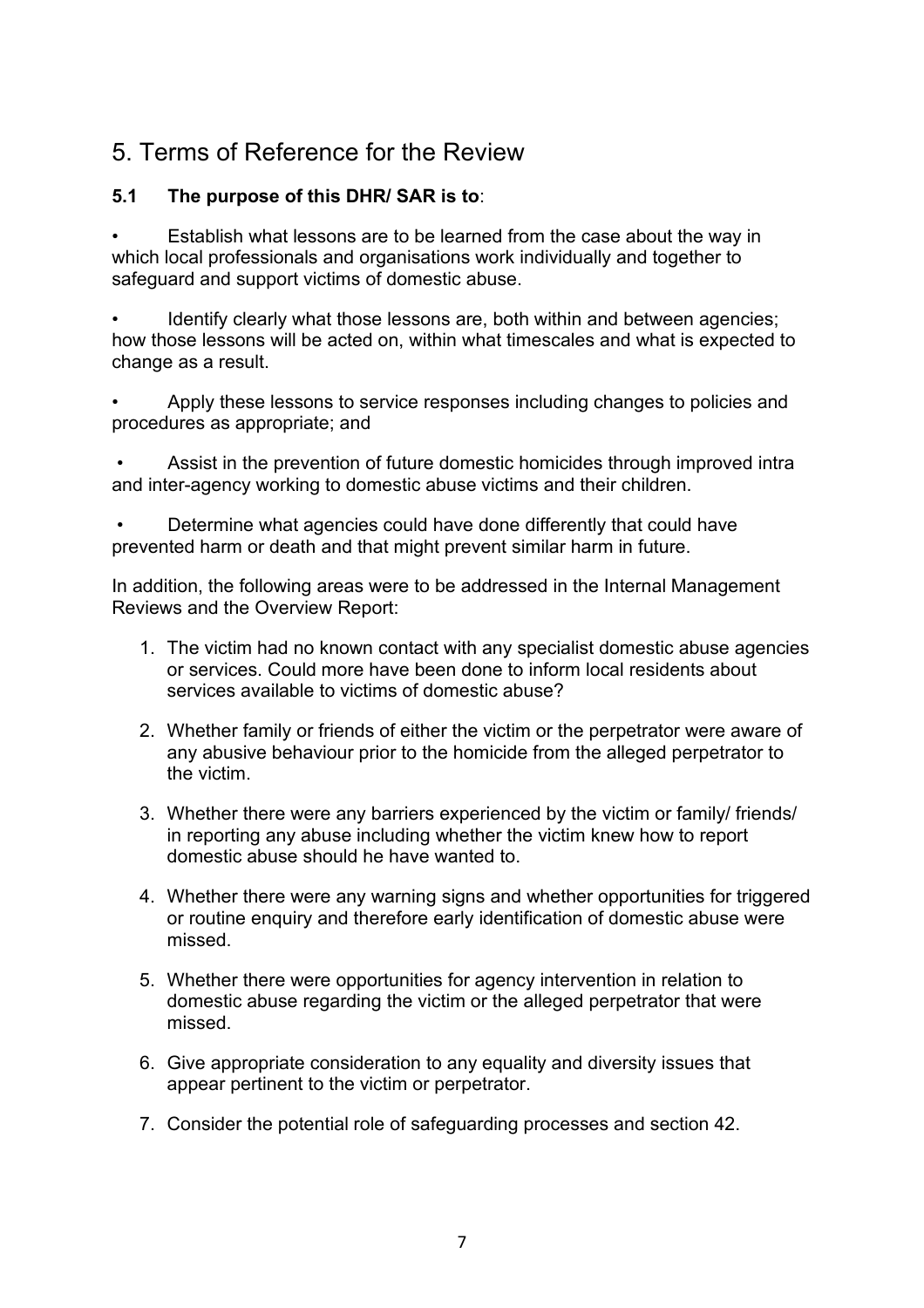- 8. Consider assessment and risk management/ responsiveness after Peter had raised concerns.
- 9. Consider the possible role of coercion and control.
- 10.Consider how well coordinated were the services that were working with Peter and how might services have been better coordinated.
- 11.Consider financial abuse and how services addressed potential risks.
- 12.How was the Mental Capacity Act relevant and applied in practice.
- 13.Identify any good practice.
- 14.Consider any other information that is found to be relevant.
- 15.Consider whether there was evidence that Peter was self-neglecting, the response by agencies and the impact of this.

### **5.2 The Time Period under Review**

The time period under Review was agreed as the 12 months leading up to Peter's death in March 2018 plus any relevant information falling outside this time frame.

### **5.3 Publicity/ Media issues**

Media and publicity meetings were to be held as necessary.

• All requests for information were to be dealt with by Salford Council's Marketing and Communications Team.

• Any materials published and their contents were to take proper account of privacy/confidentiality considerations and be subject to advice.

### **5.4 Other issues**

• Legal Issues – Individual agencies were free to seek legal advice in relation to their agency's IMR however this was not to hinder agreed timescales.

• Timescale - The Home Office was informed of the intention to conduct a DHR in this case. The guidance requires that the first review panel must be held within a month of this date and that the whole process should be completed within 6 months.

• Anonymisation of Family Names - For the purpose of the Overview Report, it was agreed that the victim would be referred to as Peter and the perpetrator as the Perpetrator.

• Anonymisation of Staff – Staff were anonymised in IMRs and the Overview Report.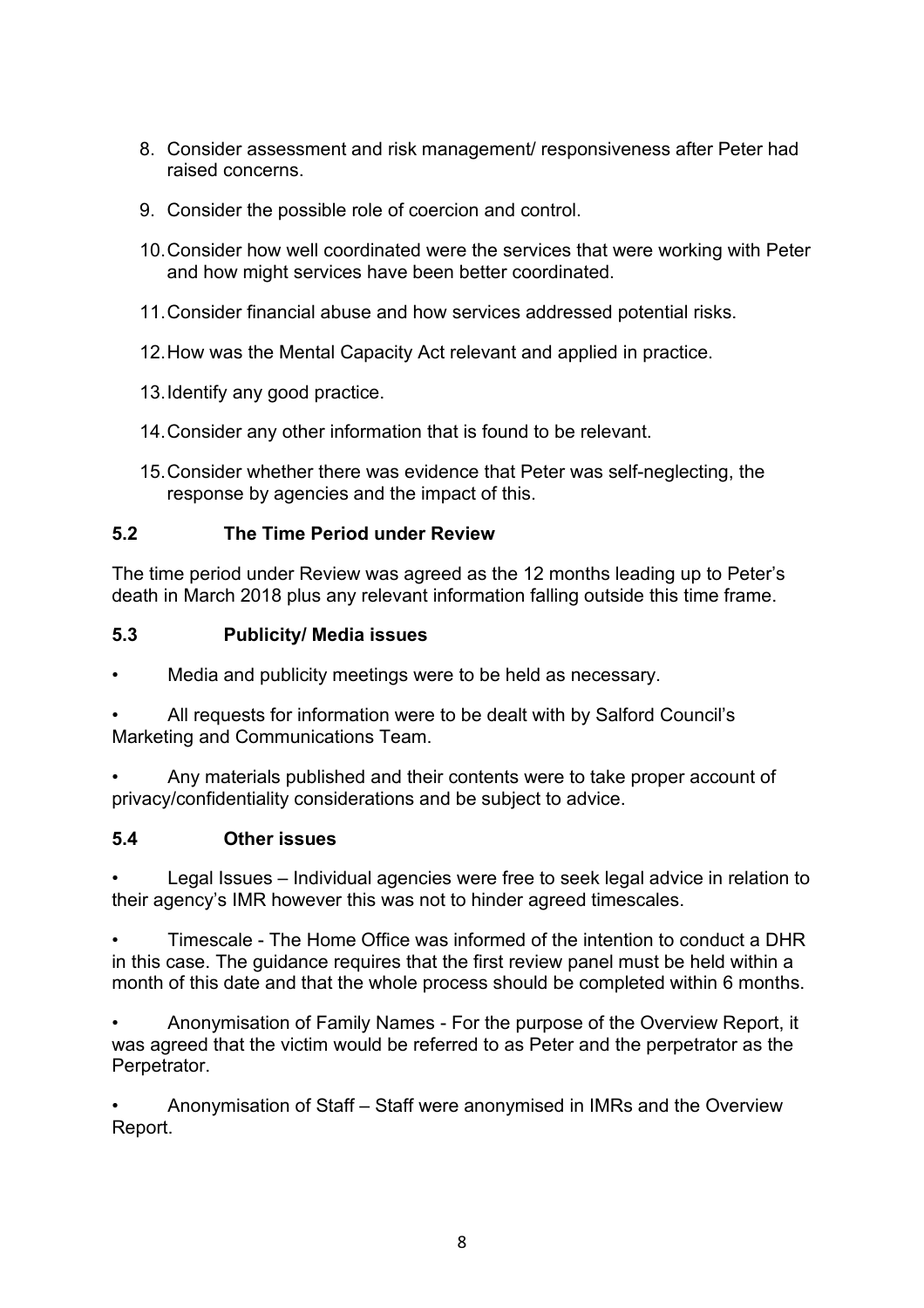## <span id="page-8-0"></span>6. Summary Chronology

### *6.1 Summary of events*

Peter was a single white British man, aged 55 when he died in 2018. He had been dependent on alcohol since early adulthood. He had six psychiatric admissions since 2006 thought to be related to alcohol misuse, the latest being in April 2017, and he had been given a historic diagnosis of schizophrenia. The diagnosis of schizophrenia was later revised, as the psychotic illnesses were thought to be secondary to alcohol use. In May 2010 neuropsychological assessment showed cognitive difficulties thought to be related to alcohol misuse which affected his ability to retain verbal information and to make some decisions. In April 2016 there was a safeguarding investigation following allegations of possible financial abuse. Peter was assessed as lacking capacity to manage his finances and Salford Council became his appointee.

Following this he continued to drink heavily. Community Mental Health Team (CMHT) professionals were involved and professionals' meetings were held. In the months leading up to Peter's death there were concerns that he was being abused/ exploited by others who were taking money from him and taking advantage of him in other ways. There were also concerns about self-neglect. On his last contact with his care coordinator, Peter referred to a man staying at his flat that he did not want to be there (possible 'cuckooing'), but refused to agree that the care coordinator could contact the Police. He agreed that the locks could be changed.

In March 2018 (three days after agreeing that the locks could be changed but before this was done) a 999 call to Police reported that Peter had been found dead at his home address. In April 2018, Home Office Post Mortem was carried out and the conclusion of the examination was that Peter had died as a consequence of internal bleeding caused by severe internal abdominal injuries caused by blunt force trauma. Subsequently a suspect was identified and charged with murder. The suspect was the man staying at Peter's flat and referred to during the care coordinator's visit.

It later emerged that the Perpetrator had been living at Peter's address for 2-3 months prior to the murder. At times practitioners visiting the address had been aware of other people being in the flat, with or without Peter being present, but it had not been clear what their status was.

#### *6.2 Background*

*The information below is taken from a statement made by one of his brothers and is included with his consent.*

Peter was the second youngest of eight brothers. His father was a labourer and his mother a housewife. The brothers all completed their education with no major problems. At school Peter was said to be popular and to have lots of friends. The brothers were brought up Catholics, attended church every Sunday and all completed their Holy Communions. They were brought up as a close-knit family and remained close as adults.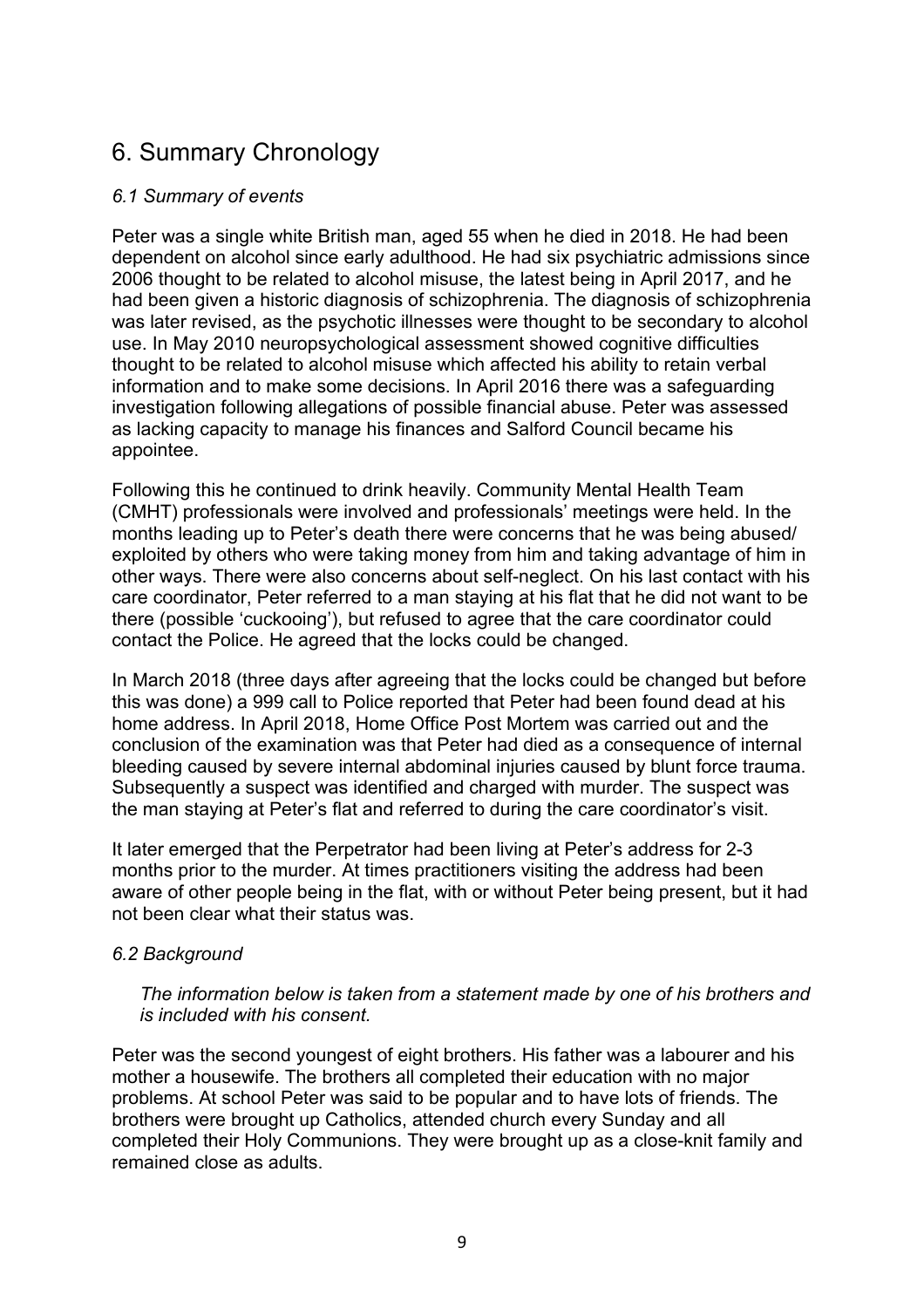When he left school at the age of 13, Peter got a job in an appliance shop where he learned how to fix various appliances. He worked there for a few years and, whilst there, made two good friends with whom he remained friends until he died. After this job he did various labouring jobs, but engaged in no long-term periods of employment.

After having a few short-term girlfriends, Peter met the woman who became mother to his two children. They were in a relationship for around 6 or 7 years. When they broke up, Peter moved back to live with his mother, but had contact with his children for a couple of years after the breakup. About a year after the relationship ended, he started drinking and, as his drinking increased, he stopped contact with his children, and had not seen them for some years prior to his death.

Peter is described by family as gradually becoming an alcoholic and, alongside that, developing other medical issues, including a psychotic illness and dementia. His mother was a strong woman and she managed to keep him from drinking for around 10 years. She managed his money and ensured he took his medication at the right times as he was unable to do this himself. Eventually she had a stroke and needed care. She died in early 2014. Peter and another brother (Matthew) were living with her at the time, and both were re-housed after her death.

Once he had control of his own finances, Peter started drinking again. One brother (Daniel) became Peter's carer, managed his money, tried to supervise his medication, took him to appointments, clothes shopping, on a weekly shop, and made sure he had food, tobacco, and spending money. It is reported that Peter would forget to buy food if it wasn't bought for him and that he would forget what time and day it was. Daniel bought him a few mobile phones which he would always end up selling to finance his drinking habit.

Around four years ago Peter was referred to a Community Mental Health Team (CMHT) by his doctor and was allocated a mental health worker. He would attend the CMHT base regularly to collect his money and meet the worker. Salford City Council took over management of Peter's finances and Daniel reports that he found this a great help, though he felt that Peter was given too much money per week for his alcohol.

<span id="page-9-0"></span>Peter is described by family as a quiet man with a big heart who would do anything for anyone, but this left him open to manipulation by people he considered friends. These so-called friends would go to his flat when he got his money and drink beer with him and, when he didn't have money, they would buy him alcohol. He could never remember who he had borrowed from, so he was an easy target to extract money from. He would let people stay at his place if they were struggling for somewhere to stay, including his friend who became the perpetrator of his murder.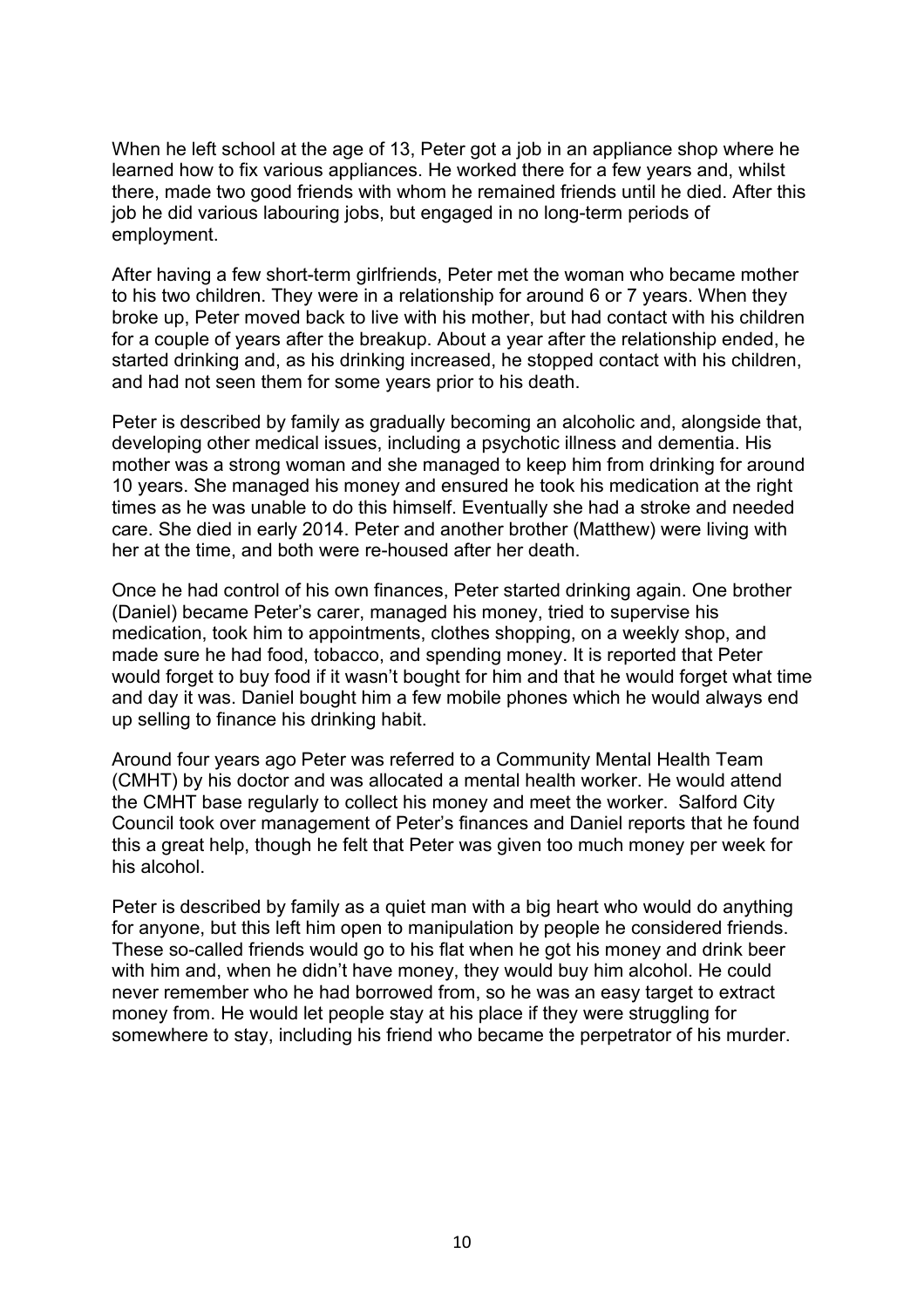## 7. Key issues arising from the review

## *7.1 Domestic abuse, coercion and control*

- Peter's situation did not fit with many practitioners understanding of domestic abuse and is more readily understood as involving coercion and control and exploitation of a vulnerable person.
- Practitioners working with Peter were aware of aspects of his exploitation by so-called friends but regarded it as consensual.
- Peter was regarded as living a 'risky lifestyle'. This raises the question of how far his vulnerability was seen as resulting from 'lifestyle choices'.
- There were missed opportunities to initiate a safeguarding process.
- A safeguarding process could have introduced a broader community safety perspective

## *7.2 Safeguarding issues*

- There were missed opportunities to initiate safeguarding processes.
- The acute Trust frequent attenders' process could have led to a safeguarding response.
- The financial/ economic exploitation could have led to a safeguarding response
- The documented self-neglect could have led to a safeguarding response
- The rationale throughout amongst those working with Peter appeared to be that practitioners' meetings were being held and that safeguarding "would not add anything".
- The absence of information sharing meant that primary care involvement was lacking.
- Safeguarding offers a multi-agency structure that may open up possibilities that otherwise might not be considered.

## *7.3 Legal issues*

- Peter's circumstances might have excluded him from some housing options as he would have been deemed to be adequately housed
- A safeguarding protection plan (had one been in place) might have opened up other housing options
- No evidence of stigmatising practices on behalf of practitioners was found they showed commitment to working with people in complex and difficult circumstances.
- However, it is possible that risk was tolerated by practitioners as it may have been seen as a "lifestyle choice" and that this was a factor in the failure to consider safeguarding.
- Peter had complex needs that would be likely to have indicated a need for formal mental capacity assessment on a number of occasions.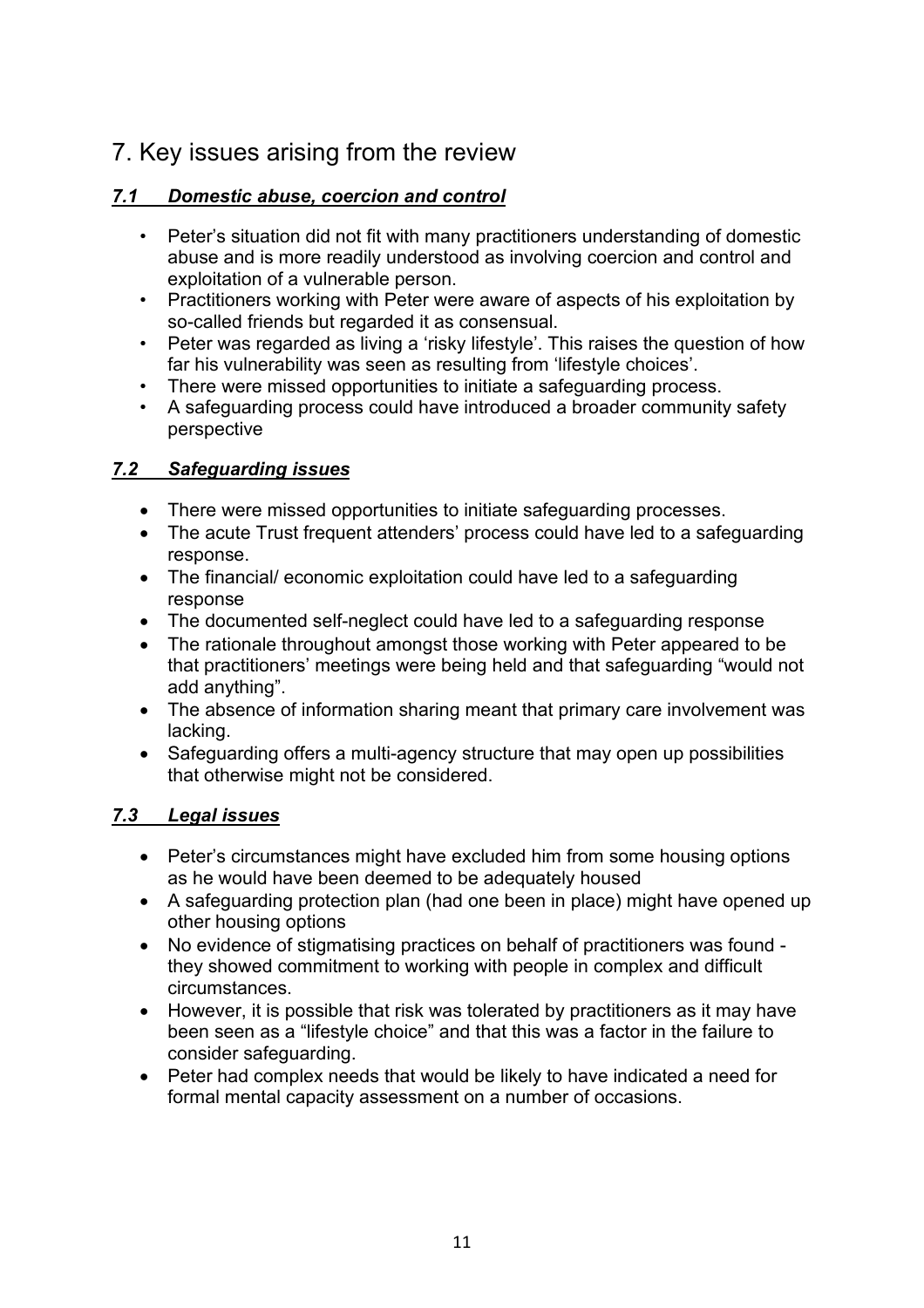## *7.4 Risk and multi-agency working*

- It is possible that when someone stops buying alcohol for people exploiting them (that they have formerly bought alcohol for) this increases their risk.
- It is possible that in working long-term with chronic ongoing risks practitioners develop a 'tolerance' of those risks – the advantage of multiagency working is that it gives practitioners access to other perspectives on what is happening.
- There are ways in which multi-agency working could be better coordinated and communication improved.
- Initiating safeguarding processes offered one possible way of attempting to mitigate some of the risks to Peter but it is impossible to know what difference it might have made.
- Practitioners are not always aware of what tools and powers other agencies such as Housing can utilise to protect their tenants.
- Practitioners appeared to lack clarity regarding housing options.

### *7.5 Good practice*

• Examples of good practice within various organisations were identified in this Review.

#### *7.6 Other relevant issues*

- There were missed opportunities in relation to the Perpetrator's support and supervision after his release from custody
- Peter's case involves parallels with other SARs where alcohol was identified as a significant factor and that there may be additional learning from bringing cases together to draw out common themes

## <span id="page-11-0"></span>8. Conclusions

8.1 The Review has not identified any opportunities to predict Peter's death and the only opportunity to prevent it would have been if Peter had moved from his address following the disclosure to the care coordinator that a man was staying at his flat and he did not want this person to be there or if an injunction had been obtained to exclude the Perpetrator (but this could have increased the risk).

However, given the fact that the care coordinator had no knowledge of the Perpetrator and no reason to assign urgency to the situation, it is unlikely that Peter's death could have been prevented.

- 8.2 Earlier interventions via safeguarding or possible change in accommodation could have mitigated some of the ongoing risk but it is impossible to know what difference this might have made.
- 8.3 Peter's situation did not fit with many practitioners' understanding of domestic abuse.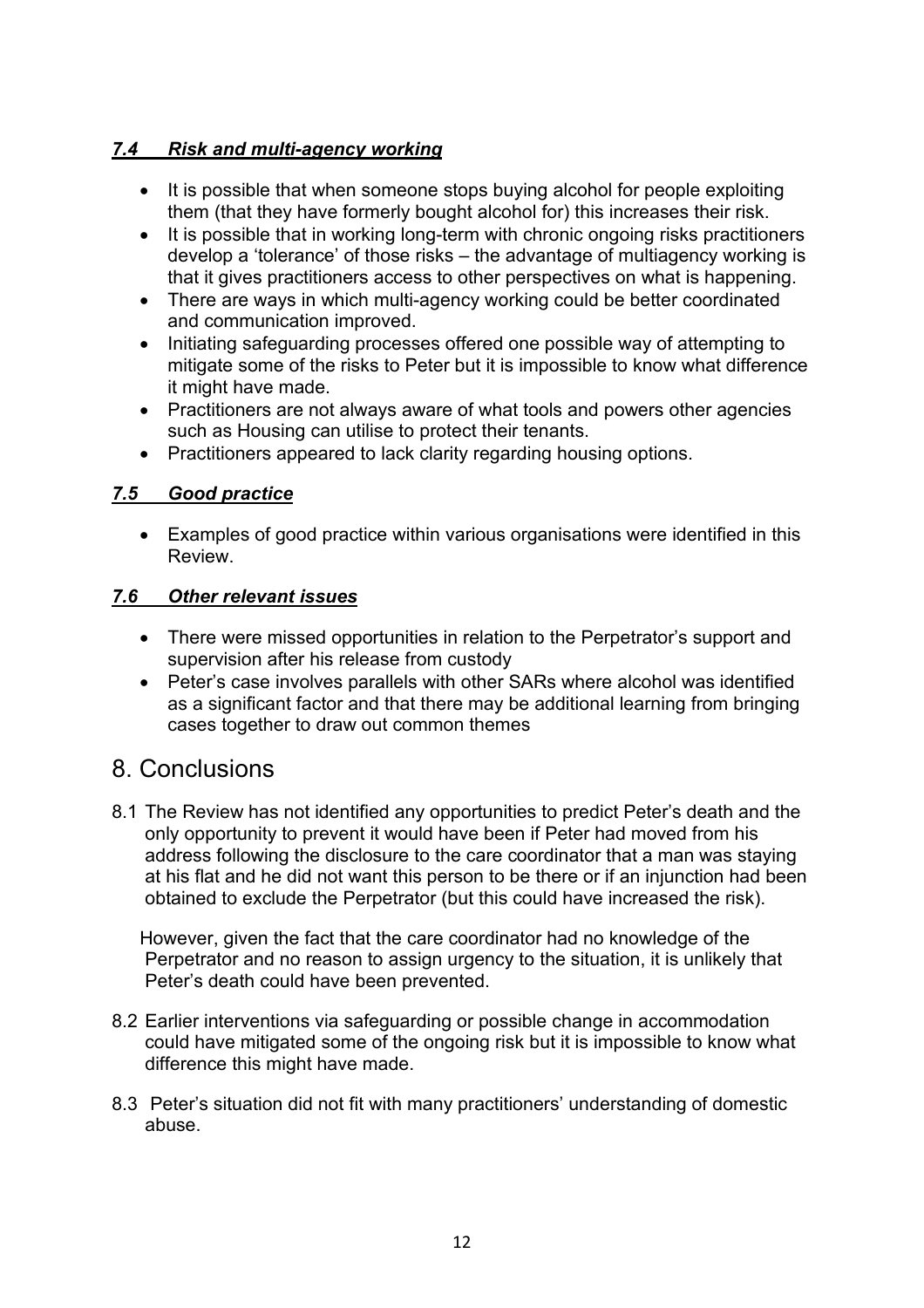- 8.4There was evidence that Peter was being exploited financially by so-called friends. Practitioners working with Peter were aware of aspects of his exploitation by so-called friends but regarded it as consensual. The financial exploitation could have led to a safeguarding response.
- 8.5There was evidence that Peter was subject to coercion and control by so-called friends and, towards the end of his life, by the Perpetrator. The coercion and control could have led to a safeguarding response.
- 8.6 There was evidence of self-neglect over a long period prior to the homicide. The documented self-neglect could have led to a safeguarding response.
- 8.7 Peter's frequent attendances at the Emergency Department could have led to a safeguarding response in line with the acute Trust frequent attenders' process.
- 8.8 There were missed opportunities to trigger safeguarding processes.
- 8.9 Safeguarding offers a multi-agency structure that may open up possibilities that otherwise might not be considered. It is possible that, in working long-term with chronic ongoing risks, practitioners develop a 'tolerance' of those risks. The advantage of multiagency working is that it gives practitioners access to other perspectives on what is happening.
- 8.10 Practitioners are not always aware of what tools and powers other agencies such as Housing can utilise. This is another advantage of the multi-agency structure of a safeguarding response.
- 8.11 Peter's circumstances may have excluded him from some housing options.
- 8.12 Practitioners appeared to lack clarity regarding housing options.
- 8.13 No evidence was found to suggest stigmatising practices on behalf of practitioners - they showed commitment to working with people in complex and difficult circumstances. However, it is possible that risk was tolerated by practitioners and may have been seen as a "lifestyle choice": this may have been a factor in the failure to initiate safeguarding processes.
- 8.14 Peter's complex needs would suggest that a formal mental capacity assessment would have been appropriate on a number of occasions.
- 8.15 There were missed opportunities to intervene in relation to the Perpetrator's support and supervision after his release from custody.
- <span id="page-12-0"></span>8.16 Peter's case involves parallels with other SARs where alcohol was identified as a significant factor and there may be additional learning from bringing cases together to draw out common themes.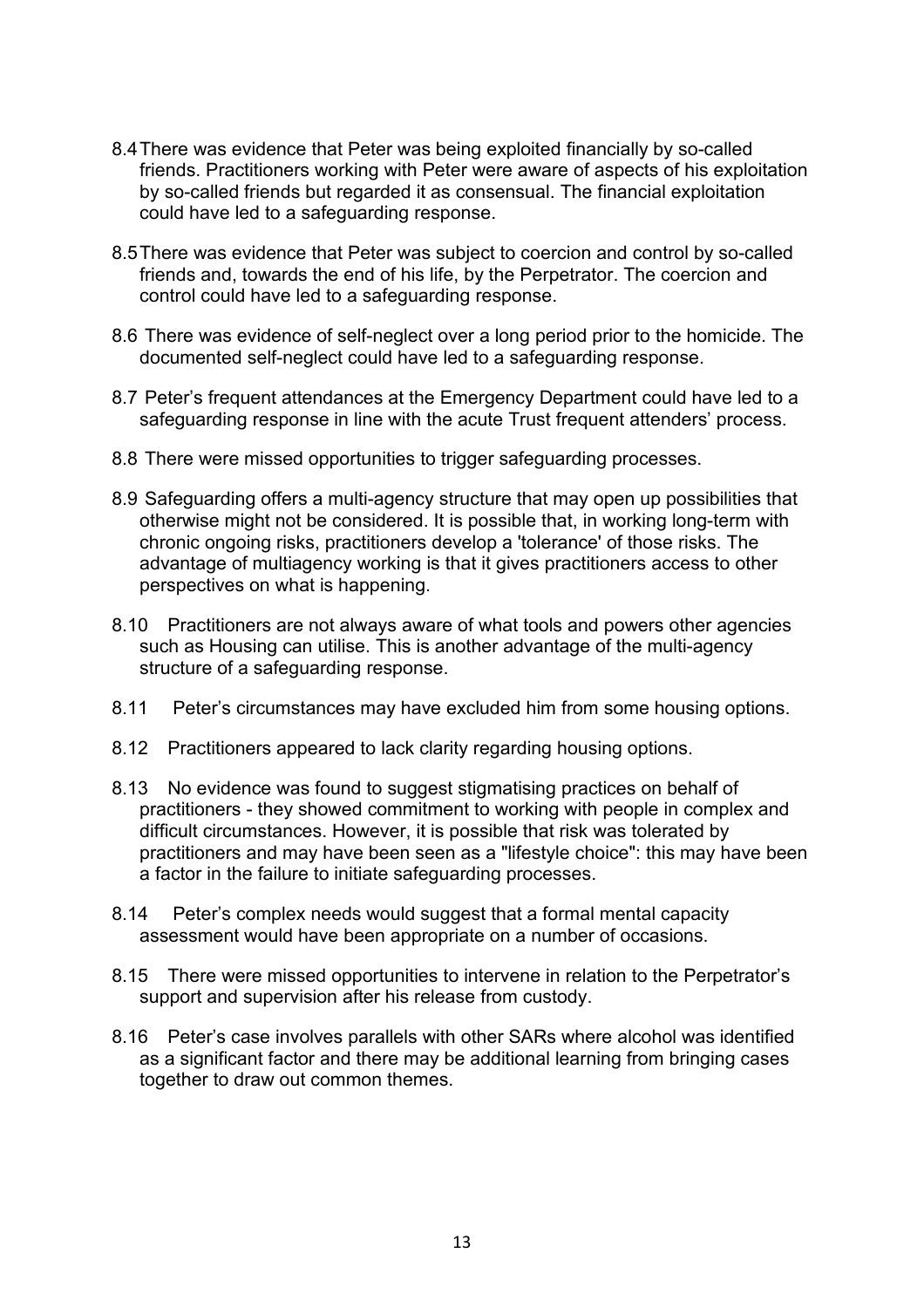## 9. Lessons to be learned

## *9.1 Concerning domestic abuse*

Practitioners' understanding of domestic abuse may not include situations where people are members of the same household but neither intimate partners nor family members.

People living a 'risky lifestyle' and being exploited by so-called friends might be regarded by practitioners as making choices.

### *9.2 Concerning safeguarding*

Safeguarding processes might not be initiated in some complex circumstances, particularly those involving alcohol or substance misuse and including, perhaps, situations that are regarded as 'consensual' or resulting from 'lifestyle choices'.

In complex and often longstanding circumstances, safeguarding should be initiated when appropriate since it brings in a multi-agency structure that supports practitioners and opens up other perspectives and possibilities for intervention.

The involvement of Housing may allow access to their powers to make timely interventions.

#### *9.3 Concerning legal issues*

Formal mental capacity assessments may be indicated and appropriate in people with fluctuating capacity related to alcohol/ substance misuse.

Relatively young age might limit consideration of housing options normally focused on older adults, despite the fact that they may be appropriate in situations of accelerated ageing.

### *9.4 Concerning risk and multi-agency working*

Ways of better coordinating multi-agency working and communication exchange were identified during the Review.

When working long-term with people in risky settings and with ongoing established risk practitioners are at risk of developing 'tolerance' of those risks and need access to a forum where they can draw on other perspectives and expertise – this might be available using safeguarding processes when that is appropriate.

## 10. Recommendations from the review

### **10.1 Multi-agency recommendations**

The Community Safety Partnership and the Safeguarding Adults Board to seek assurance from all relevant agencies that they have regard to the multiagency recommendations listed below: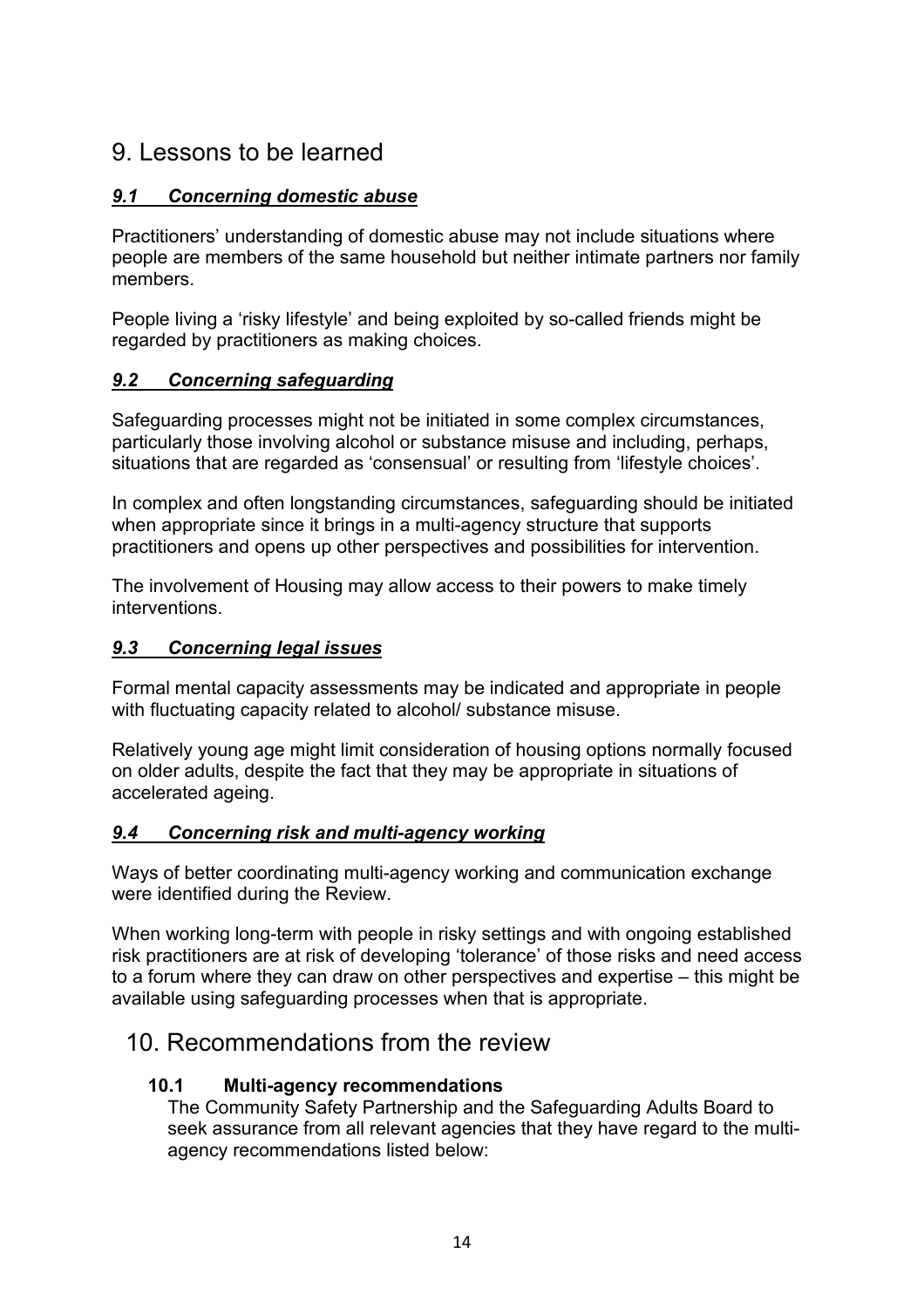#### *Practice recommendations*

- (1) Adult safeguarding referrals should always be made when there is a concern a person may be at risk of harm from abuse or neglect. This promotes wider multi-agency involvement and information exchange between partner agencies, and may open up options that further inform decision-making and practice.
- (2) Agencies to review no reply policies and ensure that they are fit for purpose and include escalation routes. This aims to address the importance of regular and timely care coordination visits in accordance with the presenting needs of service users.
- (3) To investigate with housing providers what housing options are available in these circumstances and what the process is to apply.
- (4) To investigate how practitioners working long-term with people with ongoing established risk might have access to a forum where they might draw on other perspectives and expertise if clients do not meet the threshold for a Section 42 enquiry.
- (5) Practitioners to be reminded to ask about the tenure of service users and to involve social landlords where possible: if it is a social landlord there are a range of people, services and expertise that can add value in terms of solving issues and taking remedial action.
- (6) Salford Safeguarding Adult Board to formulate a Seven Minute Briefing (or similar) to concentrate the key learning points into an accessible format. This should be disseminated to all qualified staff at each partner agency.

#### *Safeguarding recommendations*

- (7) Staff involved with adult safeguarding enquiries should:
	- a. Understand when abuse and / or neglect may result in the need to consider urgent interventions such as a change of accommodation,
	- b. Be able to identify potential options in the context of relevant legal frameworks,
	- c. Understand the importance of promptly formulating and implementing an appropriate interim protection plan once an adult safeguarding referral has been raised.
- (8) SSAB website to be updated to include more information about different services, tools, and raising awareness of legal powers partners may have when dealing with different situations.